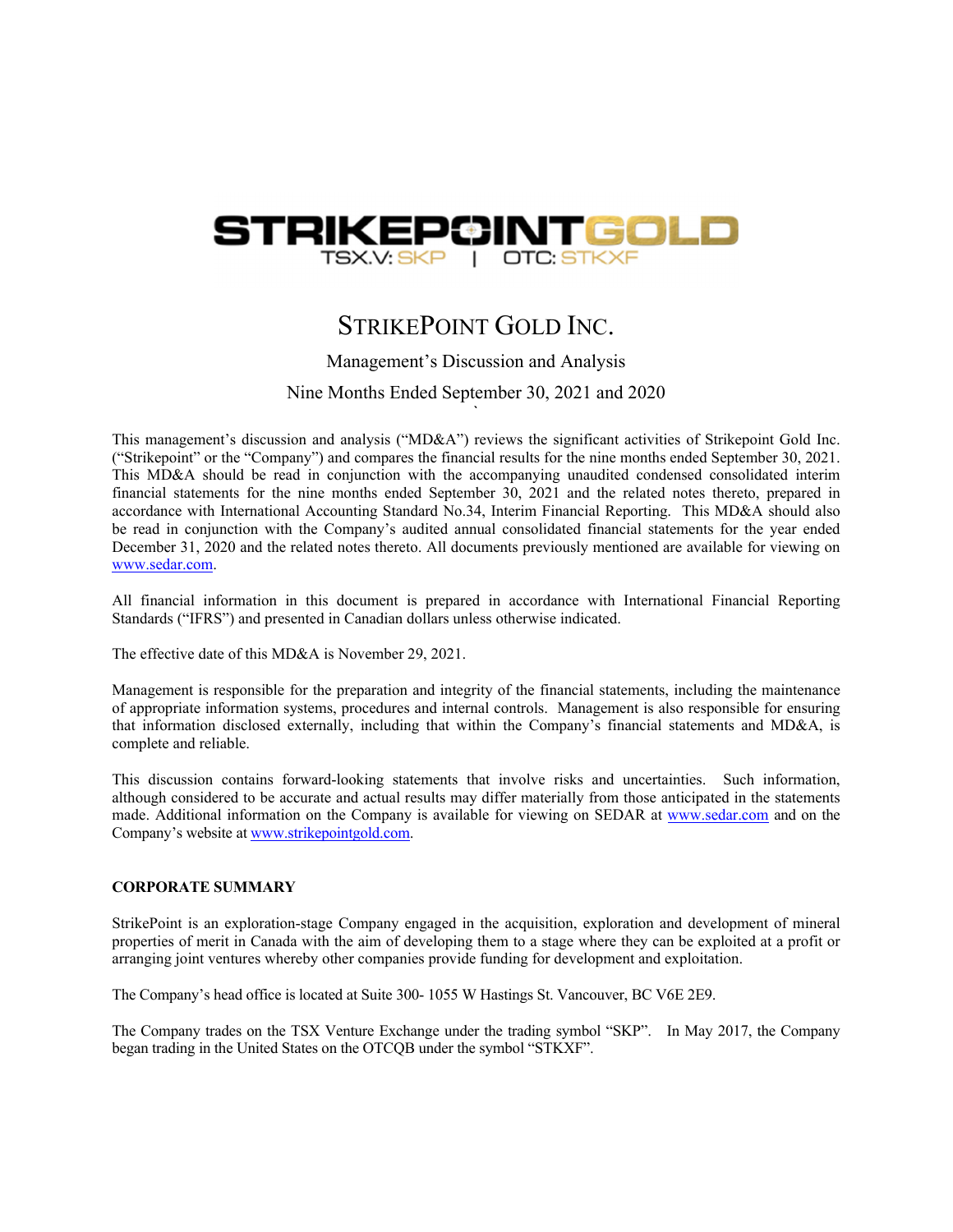# **Outlook**

StrikePoint Gold has completed extensive exploration programs throughout the 2021 field season at its two advancedstage exploration properties in BC's prolific Golden Triangle. The program included approximately 5,000 meters of diamond drilling and 150 meters of channel sampling. The majority of activity was focused on the Willoughby gold silver property. The goal is to unlock the upside potential of both the Porter and Willoughby properties. The Company will continue to acquire, divest, and explore mineral properties with the goal of creating value for shareholders.

# **Highlights:**

- On January 21, 2021, new veins and vein extensions were reported at the Porter property with assays of up to 3,840 g/t silver.
- On February 3, 2021, the Company highlighted 10.04 g/t gold over 7.72 meters in diamond drilling at the Willoughby property. Six drill holes totalling 1,715 meters returned positive assay results including 40 meters of 3 g/t gold at Edge zone.
- During Q1 2021, the Company received proceeds totalling \$659,600 in conjunction with the exercise of stock options and share purchase warrants.
- On June 7, 2021, StrikePoint announced the sale of the Angelina property to 1911 Gold Corp. in exchange for 175,000 shares of AUMB**:** TSX.V, \$20,000 cash and retained a 1% NSR.
- On June 16, 2021, the Company begins exploration at both Willoughby and Porter.
- During June 2021, the Company received gross proceeds of \$4,512,500 in conjunction with the closing of a non-brokered private placement consisting of 18,050,000 flow-through common share units at a price of \$0.25 per unit. Each unit was comprised of one common share and ½ non-flow-through share purchase warrant, with each full warrant exercisable at \$0.35 per share, for an 18 month period.
- StrikePoint commenced drilling at the Willoughby property on July 7, 2021.
- On August 31, 2021, the Company announced that a second drill rig was being stationed at the Porter silver property.
- Twenty-three diamond drill holes were completed: 17 at Willoughby for 4,049 meters and 6 at Porter for 800 meters.
- 182 surface samples were taken during the 2021 field season, focused on areas previously covered by ice.
- The 2021 field season ended September 26, 2021.

# **Coronavirus Pandemic**

The current outbreak of COVID-19 and any future emergence and spread of similar pathogens could have an adverse impact on global economic conditions, which may adversely impact the Company's operations, and the operations of its suppliers, contractors and service providers, the ability to obtain financing and maintain necessary liquidity, and the ability to explore the Company's properties. The outbreak of COVID-19 and political upheavals in various countries have caused significant volatility in commodity prices. While these effects are expected to be temporary, the duration of the business disruptions internationally, and related financial impact, cannot be reasonably estimated at this time.

Similarly, the Company cannot estimate whether, or to what extent, this outbreak and the potential financial impact may extend to countries outside of those currently impacted. Travel bans and other government restrictions may also adversely impact the Company's operations and the ability of the Company to advance its projects. In particular, if any employees or consultants of the Company become infected with Coronavirus or similar pathogens and/or the Company is unable to source necessary consumables or supplies, due to government restrictions or otherwise, it could have a material negative impact on the Company's operations and prospects, including the complete shutdown of one or more of its exploration programs. The situation is dynamic and changing day-to-day. The Company is exploring several options to deal with any repercussions that may occur as a result of the COVID-19 outbreak. (see COVID-19 Safety Plan section below).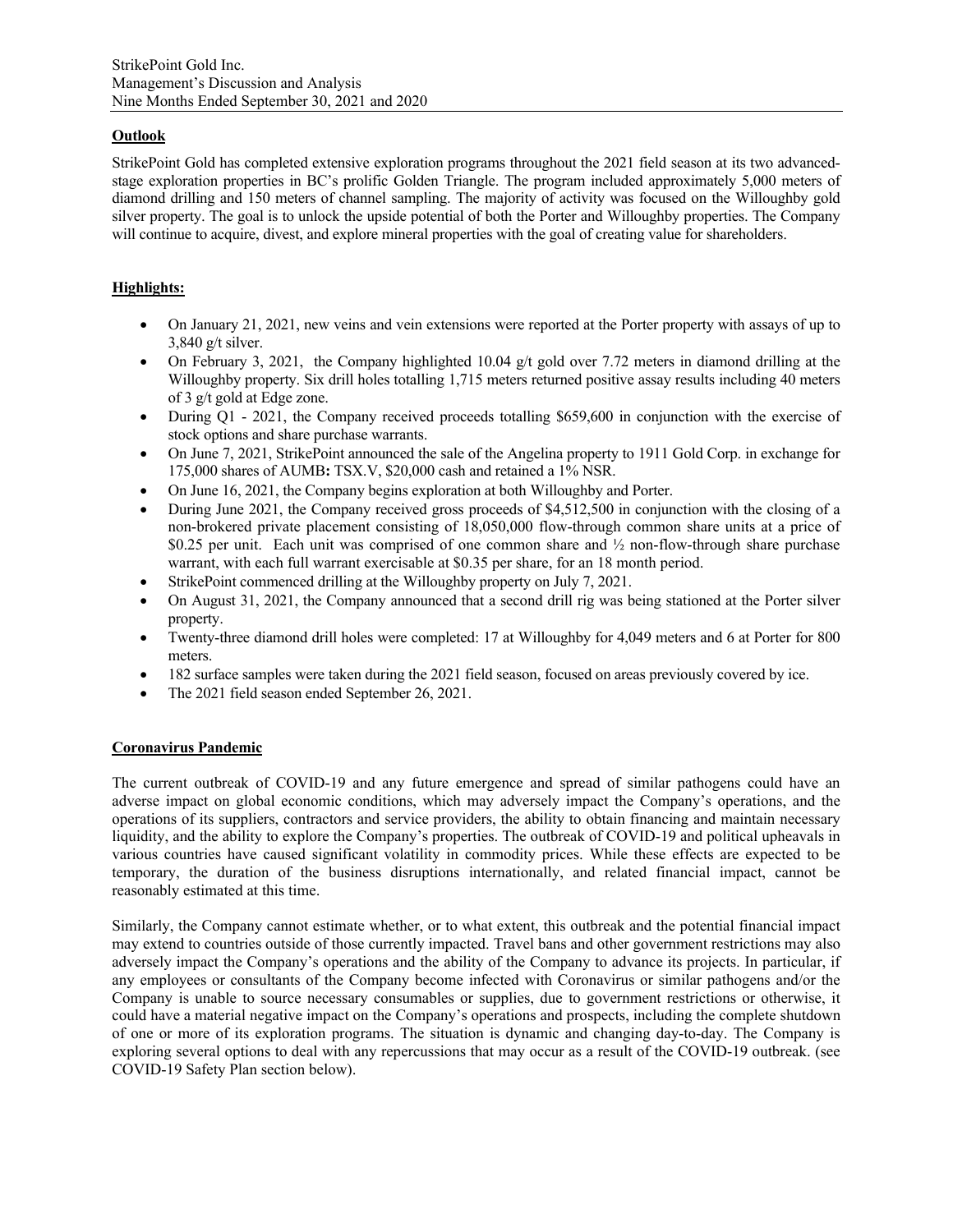## **Property & Subsidiary Acquisitions and Disposals**

During April 2019, the Company acquired a 100% interest in the Willoughby property, located in northwestern British Columbia, from ArcWest Exploration Inc. ("ArcWest") (formerly Sojourn Exploration Inc.), a Canadian public company, for cash payments of \$10,000 (paid) and \$75,000 (paid) and the issuance of 3,000,000 common shares of the Company (issued and valued at \$420,000). During fiscal 2020, additional consideration of \$40,000 was paid in conjunction with the property purchase agreement. See Willoughby Property section below.

On January 22, 2020, the Company acquired Mount Rainey Silver Inc. ("Mount Rainey"), in conjunction with the acquisition of the Porter Idaho Property. Mount Rainey is the holder of the Porter Idaho Property and, as per the terms of the mineral property agreement, the Company completed the acquisition of Mount Rainey and title to the Porter Idaho property with a final payment of \$750,000, by way of the issuance of 15,000,000 common shares of the Company to Skeena Resources Ltd. ("Skeena") made on January 22, 2020.

During June 2021, the Company sold its Angelina property to 1911 Gold Corp. ("1911"), a Canadian public company, for consideration comprised of a cash payment of \$20,000 (received) and the receipt of 150,000 common shares of 1911 with a value of \$77,000 (received).

# **Private Placements**

On June 30, 2021, the Company completed a non-brokered private placement for gross proceeds of \$4,512,500, consisting of 18,050,000 flow-through common share units at a price of \$0.25 per unit. Each unit was comprised of one common share and ½ non-flow-through share purchase warrant, with each full warrant exercisable at \$0.35 per share, for an 18 month period. The Company recognized a flow through premium liability of \$902,500 on issuance. To September 30, 2021, the Company expended \$1,869,084 of the \$4,512,500 flow-through funds raised on eligible exploration expenditures and, accordingly, the flow-through liability of \$902,500 was derecognized by the amount of \$373,817. In conjunction with the completion of the private placement, the Company incurred finder's fees of \$235,200 and issued 972,000 finder's warrants with the same attributes as the unit warrants.

In October and November 2020, the Company completed non-brokered private placements for gross proceeds of \$5,282,995 consisting of 9,523,812 flow-through common share units at a price of \$0.21 per unit and 21,886,638 non-flow-through common share units at a price of \$0.15 per unit. Each unit was comprised of one common share and one share purchase warrant. Each warrant entitles the holder to acquire one common share of the Company at a price of \$0.25 per share for a two-year period. Finders' fees payable in connection with the financing consisted of \$75,597 cash and 389,694 finder's warrants. The Company recognized a flow through premium liability of \$571,429 on issuance. To September 30, 2021, the Company expended \$2,000,000 of the \$2,000,000 flow-through funds raised on eligible exploration expenditures and, accordingly, the flow-through liability was derecognized by the amount of \$571,429. In connection with the non-brokered private placement, the Company issued 1,380,000 units to a finder. The finder's warrants, forming a part of the finder's units, are exercisable on the same terms as the unit warrants.

In July 2020, the Company completed a non-brokered private placement, for gross proceeds of \$1,955,000, through the issuance of 23,000,000 units to a single subscriber, Mr. Eric Sprott, at a price of \$0.085 per unit. Each unit is comprised one common share of the Company and one-half share purchase warrant, with each whole warrant entitling the holder to acquire an additional common share of the Company at a price of \$0.12 per share for a period of 24 months.

#### **British Columbia Properties**

### **2021 Exploration Program**

#### *Willoughby Property:*

Exploration programs commenced on StrikePoint's 100% owned Willoughby gold-silver in June of 2021. The drilling campaign had three primary objectives: 1) to follow up on 2020 high-grade drill intercepts (see Strikepoint news release dated Feb. 3, 2021, 10.0 grams per tonne  $(g/t)$  gold over 7.72 metres); 2) to test for extensions along strike of the Edge Zone mineralization discovered during the 2020 surface sampling program; and 3) to test for connections between mineralized zones identified from recent and historic drilling programs at the south end of the nunatuk. The ongoing drilling may potentially lead to an initial resource estimate for the Willoughby Property.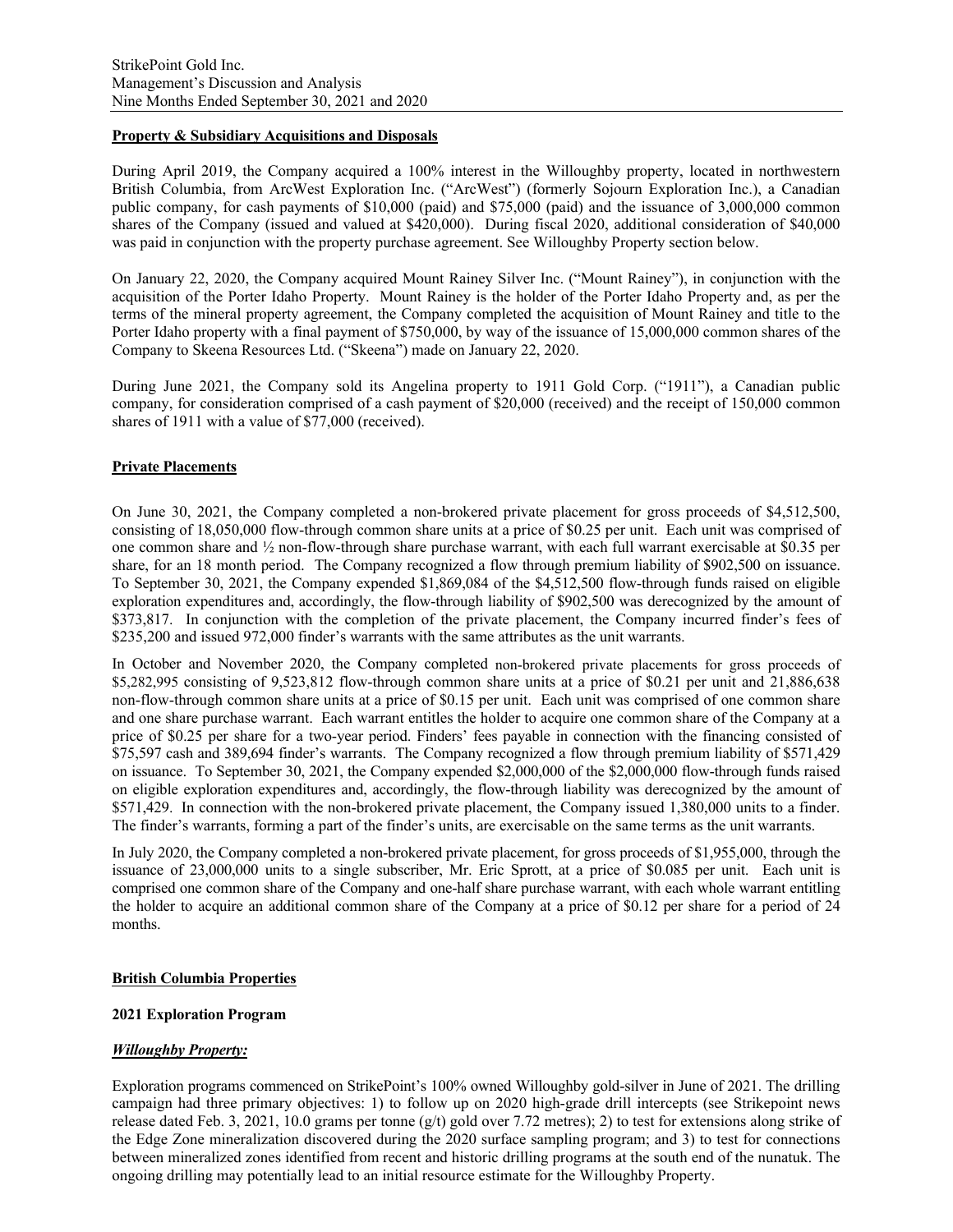In addition to drilling over 4,000 meters in 17 diamond drill holes, the Company collected 150 meters of surface channel samples and 23 surface grab samples and completed detailed 1:1,000 mapping. Assay results are pending.

## *Porter Property:*

Drilling commenced on the past producing Porter silver property in August. Targets included testing extension along strike of high-grade silver mineralization in shoots intersected in historic drill holes at the past producing Prosperity, Blind, and D-veins.

800 meters of drilling in 7 diamond drill holes were completed at the Porter silver project and 7 grab samples were collected while conducting surface reconnaissance. Assay results are pending.

#### *2020 Exploration Program*

## *Willoughby Property:*

Phase I work on the property began in early July 2020, with the intended goal of the program being to refine and prioritize drill targets to be tested during a second phase of exploration. Surface work focused on refining existing drill targets and identifying new priority areas along and across strike from known prospects. Work included mapping and channeling sampling in key areas.

On August 10, 2020, the Company commenced a diamond drill program at the Willoughby property. The focus of 2020 exploration had set out two objectives: first, to improve continuity of high-grade mineralization at Willoughby by targeting structural traps and second, test broad zones of early-Jurassic, intrusive-related disseminated gold mineralization similar to the large deposits at Seabridge's KSM and Iskut Properties, Pretium's Snowfield deposit and Tudor/Teuton/American Creek's exciting new Treaty Creek discovery.

Extensive surface sampling was completed, targeting high-grade, newly exposed mineralization, and 290 surface samples have been collected. In addition, over 1,700 meters of drilling in 6 holes was completed on the property.

On December 14, 2020, the company reported surface samples of up to 37.3 g/t gold and 263 g/t silver in new areas of massive sulphide and veining. The company assayed 232 grab samples and channel samples. Surface mapping and sampling was completed at the Edge, Wilkie, Wilby and Upper Icefall zones. Massive to semi massive pyritesphalerite-chalcopyrite in veins and replacement style mineralization was discovered at the Edge zone.

The company reported final drill assays from the Willoughby property on February 2, 2021. The Company completed 1,715 meters in 6 holes, 4 tested disseminated gold-silver at Wilby zone and 2 tested high grade intrusive related mineralization at the Edge zone. All holes successfully intercepted gold and silver, most notably W20-106 intersected 4.19 grams per tonne Au over 27.78 meters.

# *Porter Property:*

Primary exploration goal at the Porter property was to discover new silver veins in order to connect the Silverado mine on the north side with the Prosperity/Porter Idaho mines on the south side of the mineralized structural corridor.

September 9, 2020 marked the initiation of surface exploration of the property. Exploration focused on completing north-south to northwest-southeast traverses along shear structures containing the bulk of the silver-rich mineralization at Porter, working from a known area of mineralization and extending continuity along strike. A total of 82 grab samples and 90 field stations were taken.

On January 21, 2021, the Company reported discovering new veins and extension of up to 3,840 g/t silver at the Porter property. A 250-meter new mineralization trend was encountered parallel to the past producing Prosperity vein. The D vein was extended 200 meters to the North. New surface vein expressions were noted at the Silverado workings.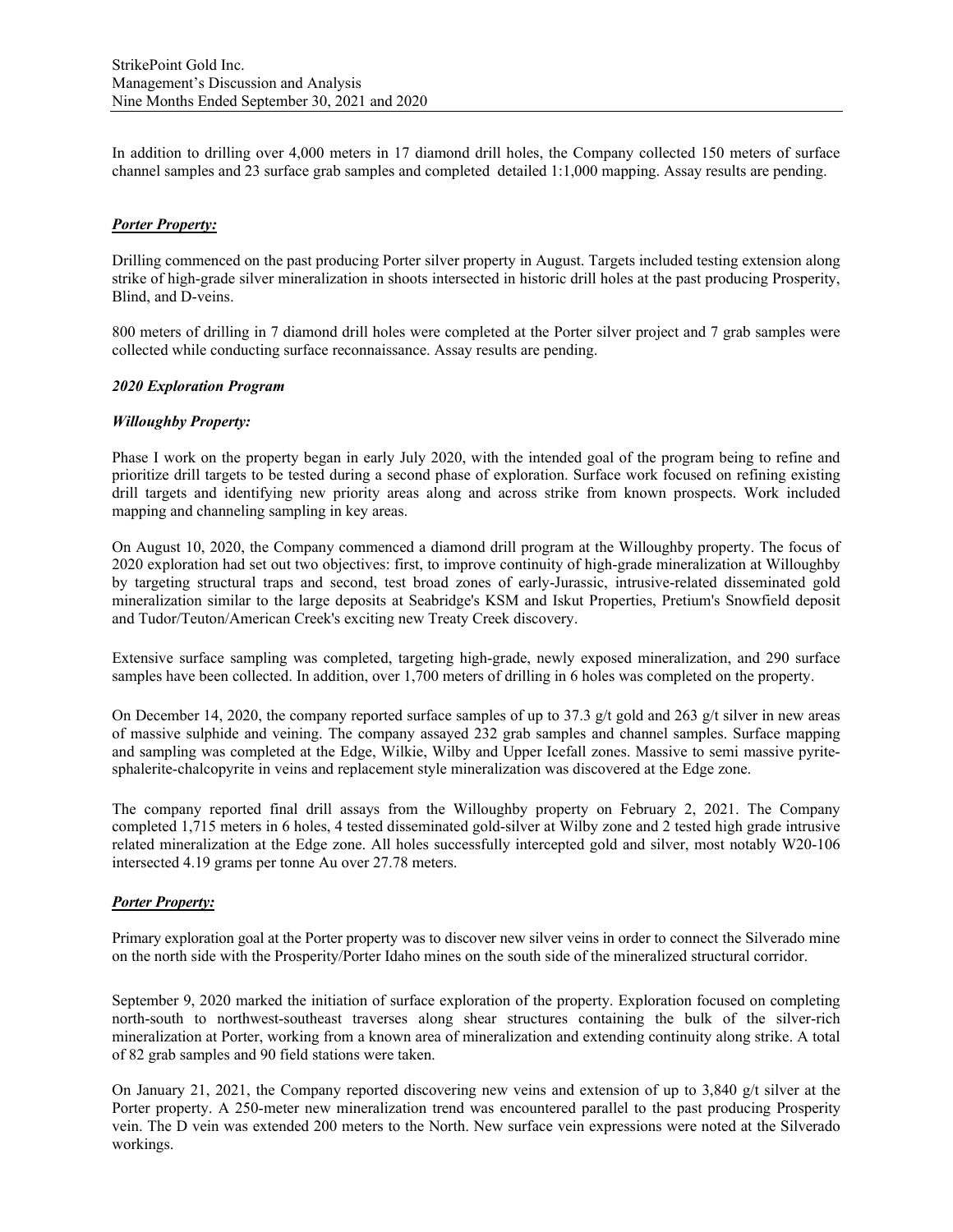Digitization of all historic workings at Porter Idaho have been completed utilizing both GEM & Leapfrog. All contractors and consultants have been secured for the 2021 exploration program.

## *Willoughby Property:*

During April 2019, the Company acquired a 100% interest in the Willoughby property, situated approximately 30 kilometres east of Stewart, B.C., and 20 kilometres northeast of Strikepoint's Porter property, from ArcWest Exploration Inc. ("ArcWest") (formerly Sojourn Exploration Inc.), a Canadian public company, for cash payments totalling \$85,000 (paid) and the issuance of 3,000,000 common shares (issued). ArcWest will retain a 1.5% net smelter return, which can be reduced by 0.50% for an additional \$1,000,000 cash payment.

The acquisition of the Willoughby property complements the Porter project and other ground staked in 2018 by strengthening the known mineral inventory and providing significant exploration upside all within a localized and accessible area of British Columbia. The Willoughby property provides an opportunity for exploration without significantly expanding established camp infrastructure or other overhead costs.

The 2019 Willoughby drill program undertaken by the Company's technical team, led by project manager Marilyne Lacasse, was incident-free, completed on-time and on-budget. The team successfully met all objectives of the program. Strikepoint has validated the high-grade nature of gold mineralization, extended the known zones by over 100 metres, developed a strong geological model and have encountered new high-grade surface mineralization on the margins of newly exposed, ice-free areas.

#### **2019 Drilling Summary:**

## Phase I – North Zone drilling:

Drill hole W19-097 tested historical grade continuity and stacked mineralized zones. High-grade intervals of 72.2 grams per tonne gold and 55 grams per tonne silver over 1.33 metres, 22.30 grams per tonne gold and 347 grams per tonne silver over 1.27 metres, and 17.9 grams per tonne gold and 22 grams per tonne silver over one metre within 5.29 grams per tonne gold and 34.93 grams per tonne silver over 4.15 metres infilled the historical intercepts and provided additional structural understanding from the oriented measurements collected during core logging. Robust intervals of 4.91 grams per tonne gold and 27.79 grams per tonne silver over five metres and 3.72 grams per tonne gold and 44.38 grams per tonne silver over 2.33 metres highlighted new high-grade mineralized zones 10 and 40 metres down dip, respectively, from historical intercepts at the North zone.

The North zone mineralized trend consists of repetitive stacked lenses of calcite-pyrite to pyrite-sphalerite-galena veins intersecting with prominent north-striking, shallowly east-dipping fault zones with milled sulphides and an east-striking, moderately north-dipping oxidized fault set with oblique reverse sinistral kinematics within an early-Jurassic biotite-phyric diorite thought to be part of the Goldslide intrusive suite that hosts the adjacent Red Mountain deposit. The intersection of the two fault structures may localize high-grade gold mineralization in areas.

# Phase 2 -- Wilby zone drilling

Drill holes W19-098, W19-100 and W19-101 stepped out 20 metres from the Northern Deep lense and confirmed historical grades. Significant intervals include: 2.45 grams per tonne gold and 28.76 grams per tonne silver over 6.37 metres; 3.26 grams per tonne gold and 2.47 grams per tonne silver over 7.02 metres; 2.16 grams per tonne gold and 26.49 grams per tonne silver over 12.52 metres; and 2.02 grams per tonne gold and 3.33 grams per tonne silver over three metres. The results show broader, lower-grade intercepts than the North zone and are interpreted to be part of the same system. The Wilby zone is located south of, and 400 metres lower in elevation than, the North zone. Mineralization at Wilby consists primarily of replacement-style massive pyrrhotite-pyrite-sphalerite and minor galena, and massive calcite-pyrrhotite-pyrite-sphalerite-galena veins hosted within the Lower Jurassic sediment package with distal interaction of biotite-phyric diorite sills.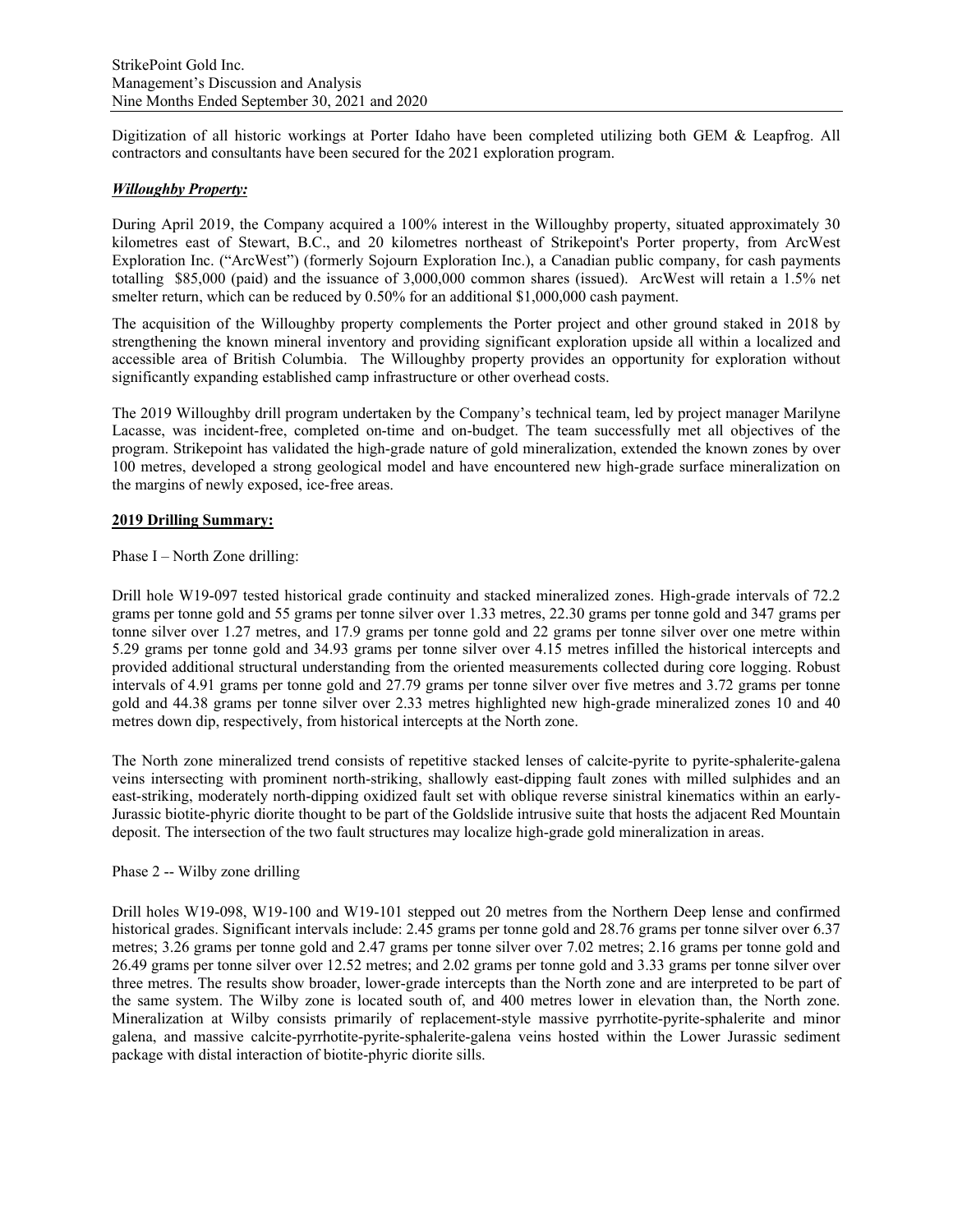# *Porter Idaho (Porter Project)*

During August 2018, (and amended February 11, 2019), the Company completed an acquisition agreement regarding the Porter Idaho property, near Stewart, British Columbia, from Skeena Resources Limited (TSXV: SKE) ("Skeena") (the "Porter Idaho Transaction"), whereby the Company will purchase the property indirectly through the acquisition of all of the shares of Mount Rainey Silver Inc., a wholly-owned subsidiary of Skeena. The terms of the Transaction were as follows:

- \$1,521,000 payable in cash to Skeena (\$250,000 was paid on completion of the Porter Idaho Transaction and \$521,000 was paid during the year ended December 31, 2019), with the final \$750,000 to be paid by December 31, 2019 in cash or in the equivalent value of common shares or special warrants of the Company, at the Company's election (issued 15,000,000 common shares on January 22, 2020);
- issuance to Skeena of 7,100,000 Strikepoint common shares (issued August 15, 2018) ;
- issuance to Skeena of 2,400,000 special warrants of Strikepoint (issued August 15, 2018 and converted July 30, 2019). The special warrants had a five-year term. Each special warrant was convertible into one common share of the Company for no additional consideration at the time of conversion.
- grant of 1% NSR on the property with the option to buy back 0.5% at a price of \$750,000.

The acquisition of Mount Rainey Silver Inc. closed on January 22, 2020, with the issuance of 15 million common shares valued at \$750,000, as final payment for the acquisition.

The Porter Idaho Property contains two shear hosted silver-rich vein systems: the Silverado and Prosperity-Porter Idaho. The showings are 2 kilometres apart, located on opposite sides of Mt. Rainey, overlooking the town of Stewart. The Project is strategically located at the head of the Portland Canal, a deep-water port with year-round, ice-free access.

Since the initial discovery of silver mineralization on Mt. Rainey in the early 1900's, most of the work was focused on the Prosperity-Porter Idaho veins, where mineralization is hosted in six dipping parallel shear zones tracked on surface for 200 meters and one kilometre down dip with widths between 2 and 13 meters. The vein system was mined between 1929 and 1931 and produced 27,123 tonnes with recovered grades of 2,542 grams per tonne ("g/t"\_ silver (73.8 oz/ton) and 1 g/t gold (yielding approximately 2.2 million ounces of silver). The ore was shipped to the port at Stewart via aerial tramway.

The Porter Idaho Project contains an historical Indicated Resource of 394,700 tonnes grading 868 g/t silver, 3.37% lead and 1.41% zinc (435,000 tons @ 25.2 oz/ton silver or a contained 11 million ounces) and an Inferred Resource of 88,900 tonnes grading 595 g/t silver (97,900 tons  $\omega$  17.3 oz/ton silver or a contained 1.7 million ounces).

| <b>Porter Idaho Project Historical Resource Estimate</b> |               |             |                        |  |  |  |  |
|----------------------------------------------------------|---------------|-------------|------------------------|--|--|--|--|
| $\omega$ 170 g/t Ag cut-off                              |               | Avg. Grades | <b>Contained Metal</b> |  |  |  |  |
| Category                                                 | <b>Tonnes</b> | Ag(g/t)     | $Ag$ (oz)              |  |  |  |  |
| <b>Indicated</b>                                         | 394,700       | 868         | 1,000,000              |  |  |  |  |
| Inferred                                                 | 88,900        | 595         | 1,700,000              |  |  |  |  |

Estimates of mineral resources are dated March 10, 2008 and were prepared by independent consulting geologist N.C. Carter, Ph.D., P. Eng. for Raimount Energy Inc. and re-stated for Mount Rainey Silver Inc. on May 15, 2012. The foregoing estimates made use of an extensive database detailing results of both underground sampling programs as well as surface and underground diamond drilling and were prepared pursuant to CIM Standards on Mineral Resources and Reserves. Nevertheless, the reader is cautioned that a Qualified Person on behalf of StrikePoint has not done sufficient work to verify either the underlying sampling data or the calculation methodology to consider this to be a current resource and as a result, StrikePoint is treating this mineral resource as an Historical Estimate, as defined in National Instrument 43-101. StrikePoint has not yet determined what work needs to be completed in order to upgrade or verify the Historical Estimate.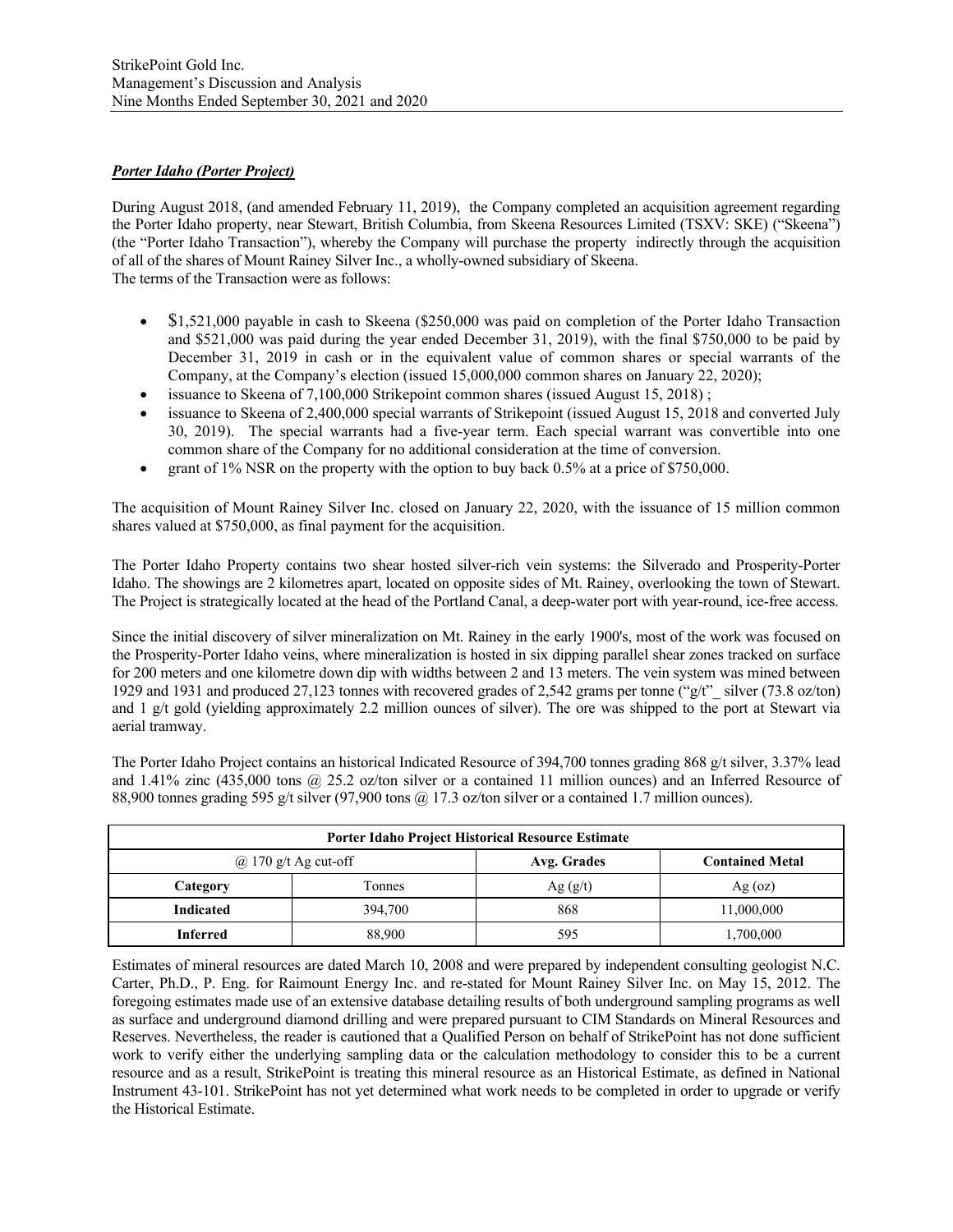The property has a three-year exploration permit in place which, upon completion of an environmental assessment, allows for exploration work on the site, including surface mapping, sampling and diamond drilling. The permit also allowed for the establishment of a 15-person exploration camp on the property.

The Golden Triangle is an area of northwestern British Columbia that has seen extensive historic mining and prospecting activity, and has recently been the site of modern discoveries, including the Premier Gold, Snip and Eskay Creek Mines. The area has seen a resurgence in infrastructure investment which supports exploration activities, including upgraded transmission lines supplying clean, affordable and reliable hydroelectric power. Other recent improvements include highway upgrades, new ocean port infrastructure at the ice-free port of Stewart and the commissioning of three hydroelectric facilities.

# *Handsome Jack*

During August 2018, the Company completed an acquisition agreement with Trifecta Gold Ltd. (TSXV: TG) ("Trifecta") to purchase the Handsome Jack property, adjacent to the Porter Idaho property, near Stewart, British Columbia (the "Transaction"). The terms of the Transaction were as follows:

- $\bullet$  \$25,000 payable in cash to Trifecta (paid on closing of the Transaction);
- issuance to Trifecta of 250,000 Strikepoint common shares (issued on closing of the Transaction); and
- grant of 1% NSR on the property with the option to buy back 0.5% at a price of \$500,000.

The Handsome Jack property forms a contiguous land package adjacent to the eastern border of the recently acquired Porter Idaho property. The main known feature within the property is the Melvin adit which was last worked in the 1920s and is assumed to intersect the northerly strike extension of the Angelo vein within the Porter Idaho property. Ore from this adit returned up to  $4,286$  g/t silver during its production, but outside of this exploration work has been cursory. Both the Melvin and Angelo veins are visible at surface, but the area between them was historically obscured by ice and so the apparent alignment has never been prospected in the field.

Additionally, a two-day program in 1991 identified a 300-metre by 200-metre gossanous zone with anomalous silver, lead and zinc referred to as the GEE2 showing. Commercially available aerial imagery shows additional gossanous areas of interest within the Handsome Jack property that have never been explored, largely due to the extensive ice coverage that existed up until the last decade.

This was a strategic acquisition for the Company as it allows for expansive exploration of the area, including prospective parallel systems to Prosperity-Porter as well as the supposed connections with the Silverado mine.

# *Big, Bada and Boom*

During September, 2018, the Company acquired, by staking, the Big, Bada and Boom properties contiguous to its Porter Idaho and Handsome Jack properties near Stewart, BC. Staking costs totaled \$2,547.

These new blocks of claims total 20.5 square kilometres and bring the entire property to 33 square kilometres. Acquiring this additional property also gives Strikepoint access to all the major exposures of rocks around the periphery of this section of the Cambria icefield. Ice cover in this area has reduced by 30 to 40 per cent since the 1980s, and so many of these exposures have never been prospected.

# **Yukon Properties**

In January 2017, the Company entered into a Definitive Agreement ("Agreement") with IDM Mining Ltd. ("IDM") to acquire its portfolio of Yukon properties. In March 2017, the Company completed the purchase of the Yukon properties. As consideration, the Company paid \$150,000 in cash, issued 10,500,000 common shares and granted IDM an equity participation right, allowing IDM to maintain its pro-rata interest in the Company and a right of first refusal for two years on the sale of any of the Yukon properties. These properties are subject to certain other underlying royalties.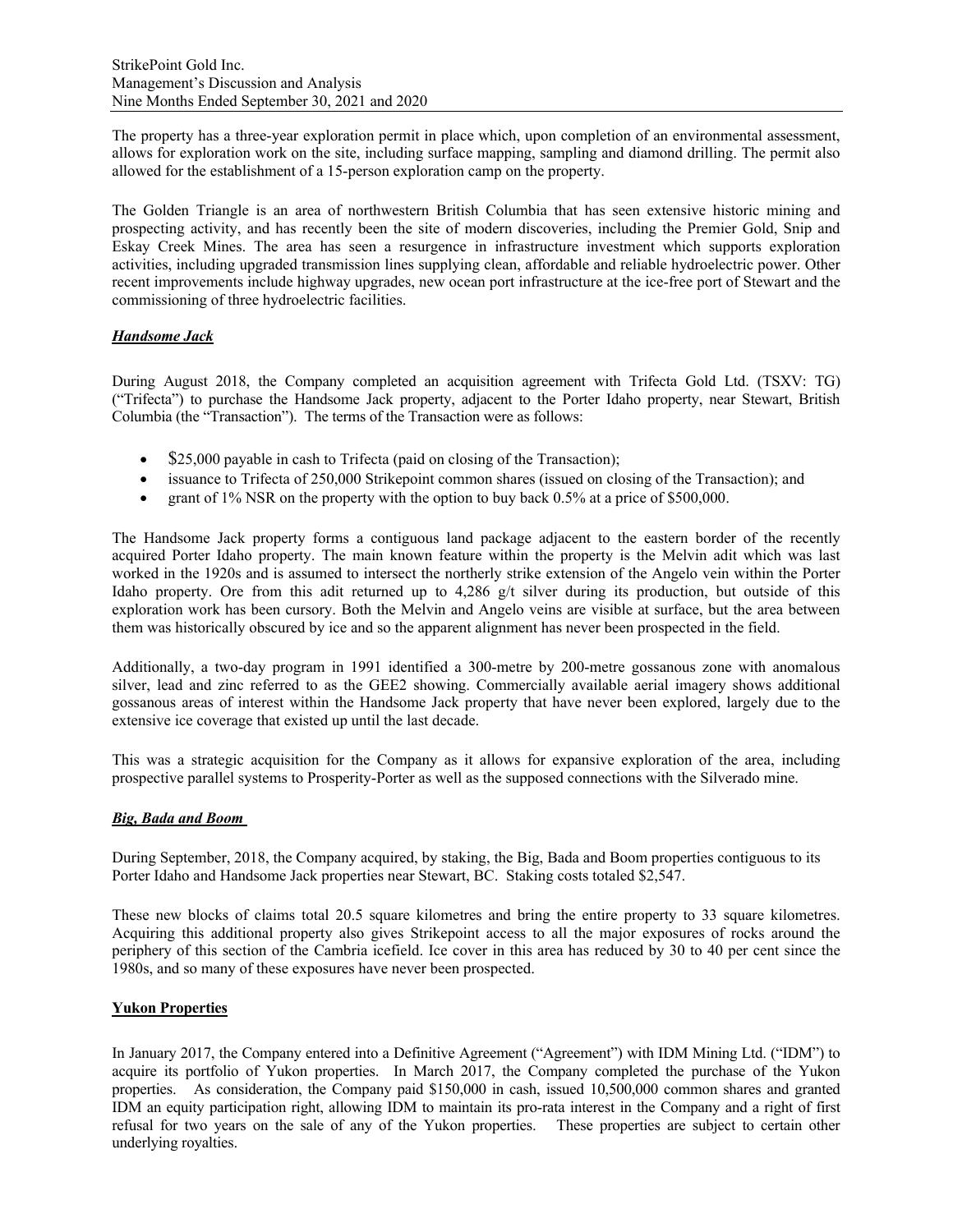The Yukon portfolio consists of 14,031 claims covering 22 properties in 46 claim groups totalling 282,000 hectares and are grouped together under the following sections:

- Pluto
- Golden Oly & PDM
- Mahtin (sold during the current quarter)
- Kluane
- Dawson
- Ross River

The Yukon properties cover multiple tectonic and metallogenic environments as well as a variety of mineral deposit styles common in Yukon. The properties were previously held by Ryan Gold Corp. ("Ryan Gold") and its subsidiaries, and received significant exploration work, with approximately \$25 million (as disclosed in Ryan Gold's 2014 year end MD&A) in expenditures incurred. The properties have limited holding costs. Previous work by Ryan Gold included significant exploration drill programs on two of the properties, with tens of thousands of rock and soil samples collected during grass-roots exploration programs in several districts throughout Yukon. Additionally, geophysical surveys and geologic mapping programs have outlined many anomalous areas that have not received follow-up work.

In the later part of 2018, the Company was awarded Class 3 Exploration Permit for each of the Golden-Oly and Pluto properties. All major exploration targets within the Yukon portfolio now hold five year exploration permits for work.

# **Golden-Oly**

Golden-Oly is a large assemblage of claims, measuring 45 by 30 kilometres in size and has six targets identified through an aerial geophysical program conducted in 2012. It lies along the North Canol Road and is close to the border with the Northwest Territories. Traditionally, this area has been explored with a focus more on tungsten and zinc, but from the work undertaken across the project, there are several gold targets.

During the summer of 2017, the Company completed extensive mapping and sampling (76 grab samples) focus was on Colossus target, one of the seven targets highlighted in 2012 on the Golden-Oly and PDM properties. During 2018, twenty-two grab samples from the 600-meter-long Helios Vein, a 0.3 metre wide polymetallic quartz vein discovered in 2018, returned grades 1 to 3.75 g/t gold, trace to 1,150 g/t silver and one sample at 2.94% copper. Diamond drilling in 2018 at Colossus included 682 meters in three holes. The original program was to include a fence of nine holes across the intrusion to test mineralization across the margins and within the granodioritic body itself was but was cut short due to administrative delays in permitting from Yukon Government. The Company has now received the necessary permits for completion of the test fence at Colossus.

# **PDM**

The PDM property has had a history of exploration going back to 1967, although most of this has been basic soils and mapping with little consistency. Strategic Metals held the property between 2007 and 2008 and undertook a diamond drilling program, but it appears that each of the three holes missed the target area. The current land package is also more extensive than held in the past, so the additional data collected across a larger area have assisted in a broader understanding of the potential.

Additional surface work was completed in 2018 to expand on the results from 2017. A total of 96 surface samples were collected during the season, with results from trace to 3.39 g/t gold, trace to 94.5 g/t silver and trace to 2.67% copper. The combined 2017 and 2018 results highlight a strong copper-gold anomaly that is 500 meters by 500 meters in size, accompanied by intermittently mineralized veins projecting several kilometers out into the country rock.

#### **Pluto**

The Pluto property is in the Kluane region and is one of the largest in this portfolio, approximately 40 by 30 kilometres in size. Pluto sits relatively close to the latest discoveries in the White Gold district and is aligned along strike with this group of projects, including Goldcorp's Coffee project, which was acquired from Kaminak for \$520 million, and Kinross's White Gold project, which was acquired from Underworld for \$140-million. Initial analysis of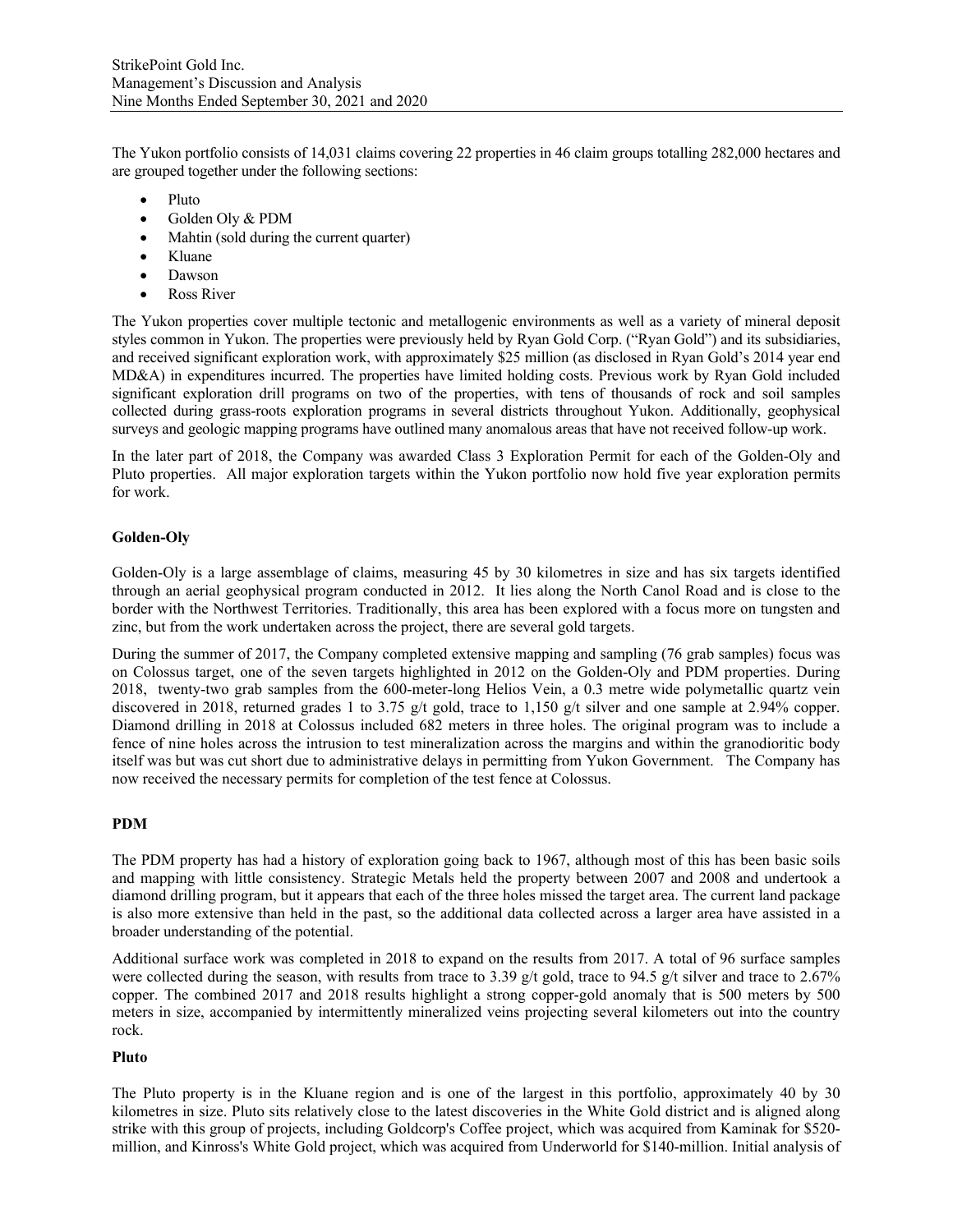the geology seems to show a unique mineralizing system for the area, the formation of skarns in contact with large, regional ring dike volcanic features.

The presence of a shallowly dipping limestone unit in the local lithology has become a focus for mineralization when intercepted by dikes of rhyolitic/dacitic material. The skarns subsequently produce anomalous gold-in-soil results where they outcrop in the sides of the valleys, which indicate that there is volume potential of the mineralization, a hypothesis that was drill tested in 2017. A total of 1,294 metres of RAB drilling was completed in 2017 on the Charon and Hydra targets.

## **Quality assurance/quality control**

The Company maintains a rigorous QA/QC program with respect to the preparation, shipping, analysis and checking of all samples and data from the properties. Quality control for field sampling and drill samples at the Company's projects covers the complete chain of custody of samples, including sample handling procedures and analyticalrelated work, plus the insertion of standard and blank materials.

Samples are submitted to the ALS Geochemistry facility in Terrace, British Columbia, for preparation and subsequently to the ALS Geochemistry facility in North Vancouver for analysis. The ALS facility is accredited to the ISO/IEC 17025 standard for gold assays, and all analytical methods include quality control materials at set frequencies with established data acceptance criteria. The entire sample is crushed, split into a representative subsample using a riffle splitter, and subsequently, 250g is pulverized. Analysis for gold is by 30g fire assay fusion with atomic absorption (AAS) finish with a lower limit of 0.005 ppm and an upper limit of 10ppm. Samples with gold assays greater than 10ppm are re-analyzed using a 30g fire assay fusion with a gravimetric finish. Analysis for silver is by 30g fire assay fusion with gravimetric finish with a lower limit of 0.5ppm and an upper limit of 100ppm. Samples with silver assays greater than 100ppm are re-analyzed using a gravimetric silver concentrate method. All samples are also analyzed using a 33 multi-elemental geochemical package by 4-acid digestion (ICP-AES).

Drill core samples for the 2021 exploration program were all NQ sized (47.6 mm diameter) drill core labelled, sawn in half, with one-half placed in sealed bags, and shipped with a chain of custody controls to the laboratory. All the Willoughby and Porter-Idaho drill core drilled by StrikePoint Gold Inc. is securely stored in Stewart, BC. The Golden-Oly drill core is stored on-site at the former, now rehabilitated, Golden-Oly camp.

#### **Qualified Person**

The technical information for the Company's Yukon and British Columbia properties included in this MD&A has been approved by Andrew Hamilton, P. Geo. Mr. Hamilton is a qualified person as defined in National Instrument 43-101 Standards of Disclosure for Mineral Properties.

# **COVID-19 SAFETY PLAN**

In March of 2020, the World Health Organization ("WHO") declared a global pandemic related to COVID-19. The Company is committed to protecting the health and safety of its workforce and the communities in which it operates. Strikepoint's 2020 field season operated in compliance with the guidelines established by the Provincial Health Officer.

Strikepoint has developed and implemented a COVID-19 Safety Plan to minimize the risk of COVID-19 exposure for its employees, their families and the residents of the community of Stewart, BC.

The exploration team and its operations are based out of the community of Stewart, BC. The program in 2020 kept travel to and from the community to a minimum by drawing on the local workforce when possible and having workers brought in and stay for longer work cycles.

To date, there have been no significant interruptions to the Company's supply chain or service providers. Assay turnaround has been slowed by COVID-19 related procedures at the assay lab. The Company will continue to move forward its 2020 exploration program in these challenging conditions while monitoring the situation and ensuring backup plans are in place for potential disruptions.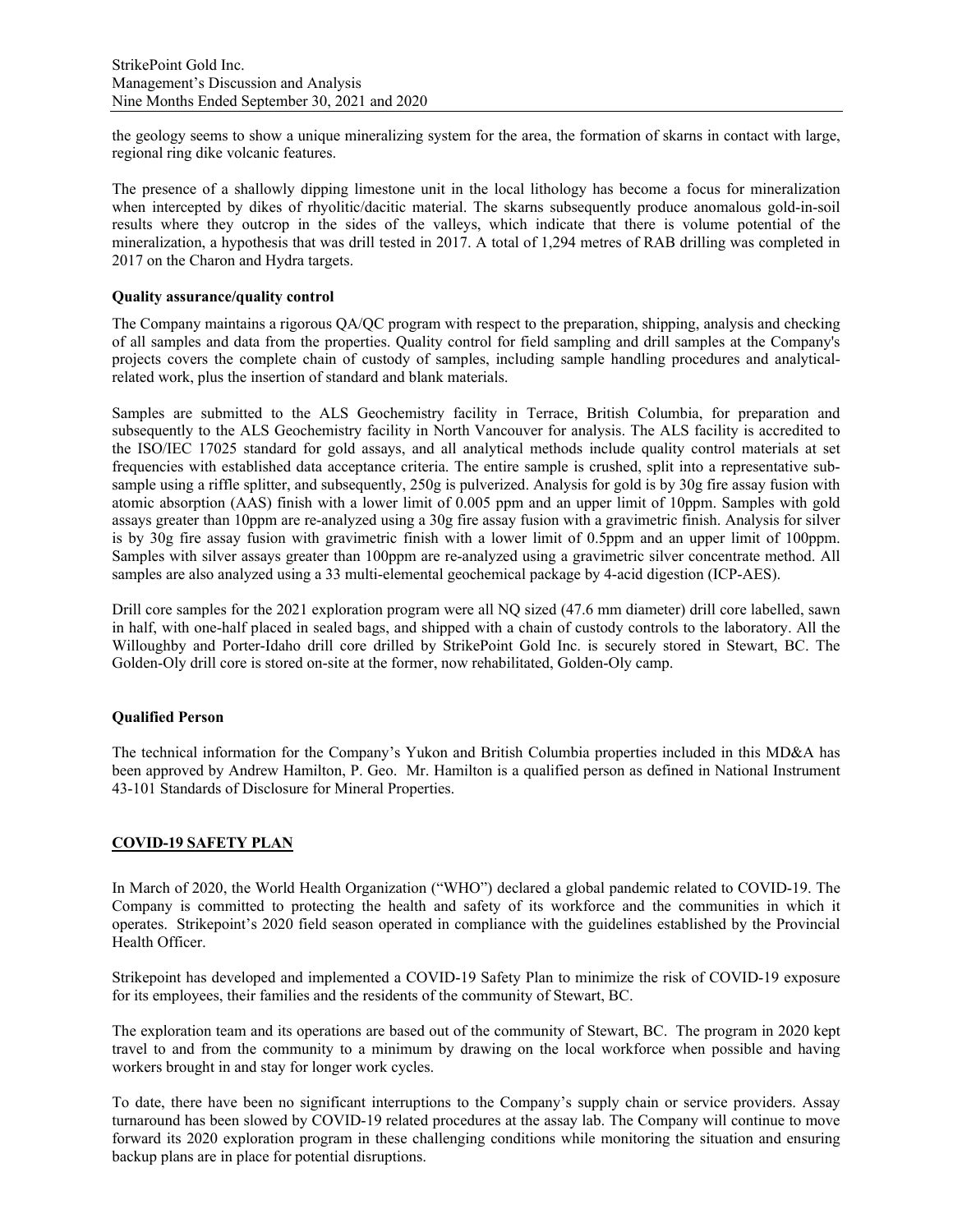Strikepoint's health and safety staff have procedures in place, including daily screening of all workers for symptoms of COVID-19, to ensure that in case a possible exposure to COVID-19 occurs, it will be quickly contained. The work force has been divided into work pods. If anyone in a particular work pod exhibits symptoms of COVID-19 (e.g. fever, cough, shortness of breath, difficulty breathing and/or chills), the whole pod is put in isolation until their test results for COVID-19 are back and reported as negative. While in isolation, the worker will be quarantined in a house rented specifically for that person. The quarantined worker may not leave the house. The COVID-19 coordinator will deliver food and other necessities as well as do wellness checks on the worker to ensure symptoms have not escalated.

# **RESULTS OF OPERATIONS**

## *Three months ended September 30, 2021*

During the three months ended September 30, 2021 (the "current period"), the Company incurred a loss of \$2,924,044, compared to \$3,268,277 during the three months ended September 30, 2020 (the "comparative period"). The significant variances between the current period and the comparative periods are as follows:

## *Exploration costs*

During the current period, the Company incurred \$3,368,802 of exploration expenditures on the Willoughby and Porter properties, mainly comprised of \$1,724,999 for drilling and assaying costs, \$302,762 for field costs, \$94,583 for geological services, \$276,481 for geological personnel, and \$969,977 for helicopter and fuel costs. During the comparative period, the Company incurred \$1,354,482 of exploration expenditures on the Willoughby property, comprised of drilling, field costs, geological consulting services and helicopter costs.

## *Realized loss on marketable securities*

During the comparative period, the Company incurred a realized loss on marketable securities of \$196,920, a result of the sale of its remaining American Creek and Sitka shares.

#### *Unrealized loss on marketable securities*

During the current period, the Company incurred an unrealized loss on marketable securities of \$29,000 (2020 - \$461,172).

#### *Share-based payments*

During the current period, the Company recorded share-based payments expense of \$71,806 relating to the granting of 500,000 stock options.

#### *Flow-through share premium reversal*

During the current period, the Company incurred qualifying exploration expenditures totalling \$3,314,802. As a result, the flow-through share premium liability of \$571,429 (recorded as at December 31, 2020 on the \$2,000,000 flowthrough private placement proceeds) was derecognized by a further amount of \$413,063 and the flow-through share premium liability of \$902,500 (recorded as at June 30, 2021 on the \$4,512,500 flow-through private placement proceeds) was derecognized by the amount of \$373,817.

#### *Nine months ended September 30, 2021*

During the nine months ended September 30, 2021 (the "current nine-month period"), the Company recorded a loss of \$4,837,915, compared to \$3,096,029 during the nine months ended September 30, 2020 (the "comparative ninemonth period"). The significant variances between the current period and the comparative period are as follows:

#### *Exploration costs*

During the current nine-month period, the Company incurred \$4,016,085 of exploration expenditures on the Willoughby and Porter properties, mainly comprised of \$1,886,788 for drilling and assaying costs, \$422,771 for field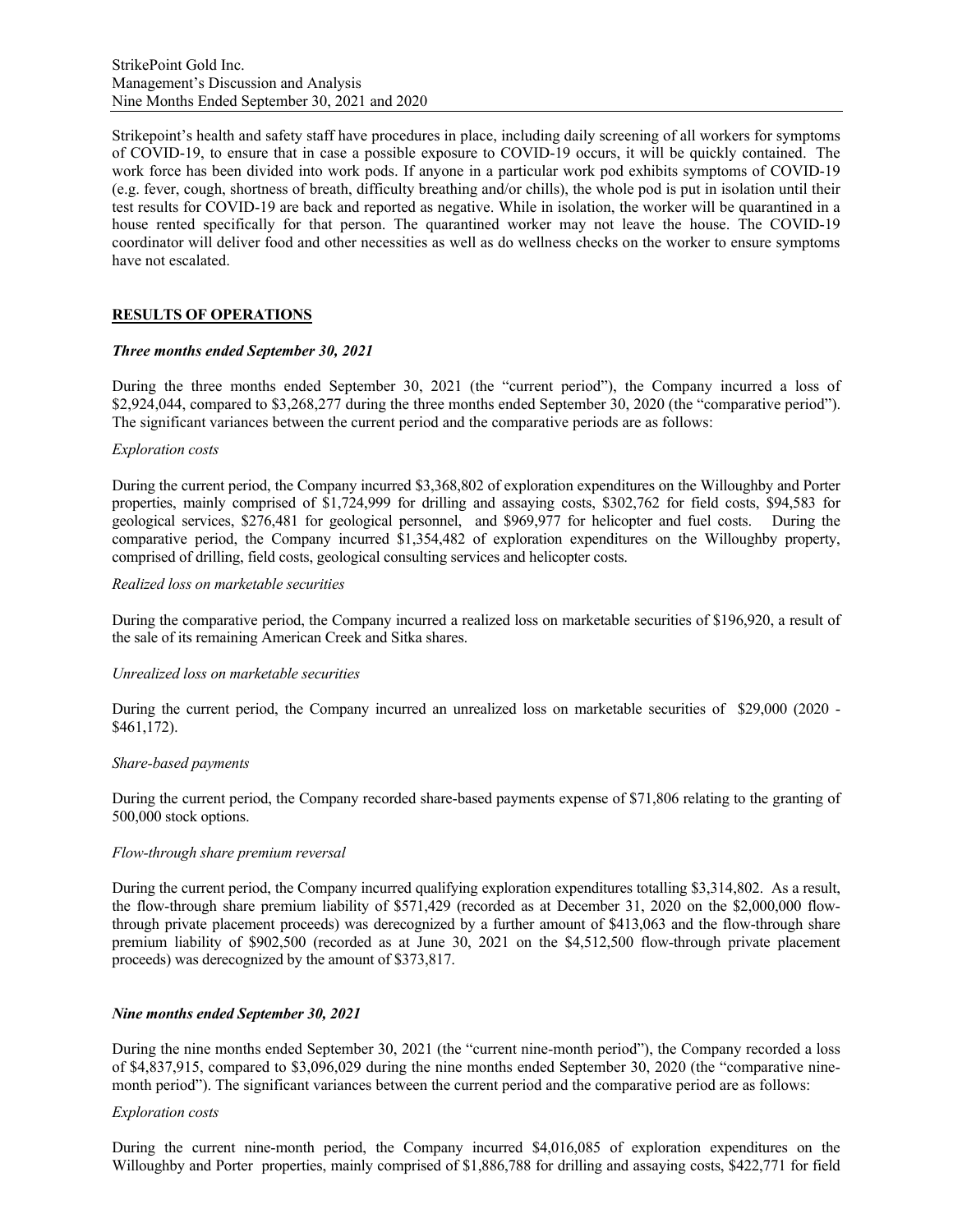costs, \$212,896 for geological services, \$380,181 for geological personnel, and\$1,113,449 for helicopter and fuel costs.

During the comparative nine-month period, the Company incurred \$1,448,099 of exploration expenditures on the Willoughby property, mainly comprised of drilling, field costs, geological consulting services and Helicopter costs.

#### *Property acquisition costs*

During the comparative nine-month period, the Company issued 15,000,000 common shares with a value of \$750,000 pursuant to the final acquisition payment of the Porter Idaho property and paid \$40,000 for additional compensation for the Willoughby property.

## *Gain on sale of mineral properties*

During the comparative nine-month period, the Company sold its Mahtin and Glacier Creek properties and recorded a gain on the sale of \$710,000. During the current nine-month period, the Company sold its Angelina property and recorded a gain on sale of \$97,000.

#### *Realized gain on marketable securities*

During the comparative nine-month period, the Company recorded a realized gain on marketable securities of \$88,048 in conjunction with the sale of American Creek and Skeena shares that were received during January 2020 in conjunction with the sale of mineral properties (see Property Sales section above).

## *Share-based payments*

During the current nine-month period, share-based payments expense of \$1,203,623 was recorded relating to the granting of 7,350,000 stock options.

During the comparative nine-month period, share-based payments expense of \$1,052,800 was recorded relating to the granting of 9,475,000 stock options.

## *Flow-through share premium reversal*

During the current nine-month period, the Company incurred qualifying exploration expenditures totalling \$3,869,084. As a result, the flow-through share premium liability of \$571,429 (recorded as at December 31, 2020 on the \$2,000,000 flow-through private placement proceeds) was derecognized by the amount of \$571,429 and the flow-through share premium liability of \$902,500 (recorded as at June 30, 2021 on the \$4,512,500 flow-through private placement proceeds) was derecognized by the amount of \$373,817.

#### **Liquidity and Capital Resources**

As at September 30, 2021, the Company had current assets of \$7,096,004 (December 31, 2020 - \$6,328,634) (which included cash and equivalents of \$6,684,801 (December 31, 2020 - \$6,204,877) (of which \$5,958,218 must be spent on qualifying exploration expenditures through to December 31, 2022), total assets of \$7,145,004 (December 31, 2020 - \$6,377,634) and total liabilities of \$1,171,560 (December 31, 2020 - \$746,298), of which \$528,683 (December 31, 2020 - \$571,429) relates to flow-through share premium liabilities. As at September 30, 2021, the Company had no long-term debt outstanding. There are no known trends in the Company's liquidity or capital resources.

The Company has financed its operations to date primarily through the sale of mineral properties, issuance of common shares, and exercise of stock options and share purchase warrants. The Company continues to seek capital through various means including the issuance of equity and/or debt.

The Company has not paid any dividends on its common shares. The Company has no present intention of paying dividends on its common shares, as it anticipates that all available funds will be invested to finance the growth of its business.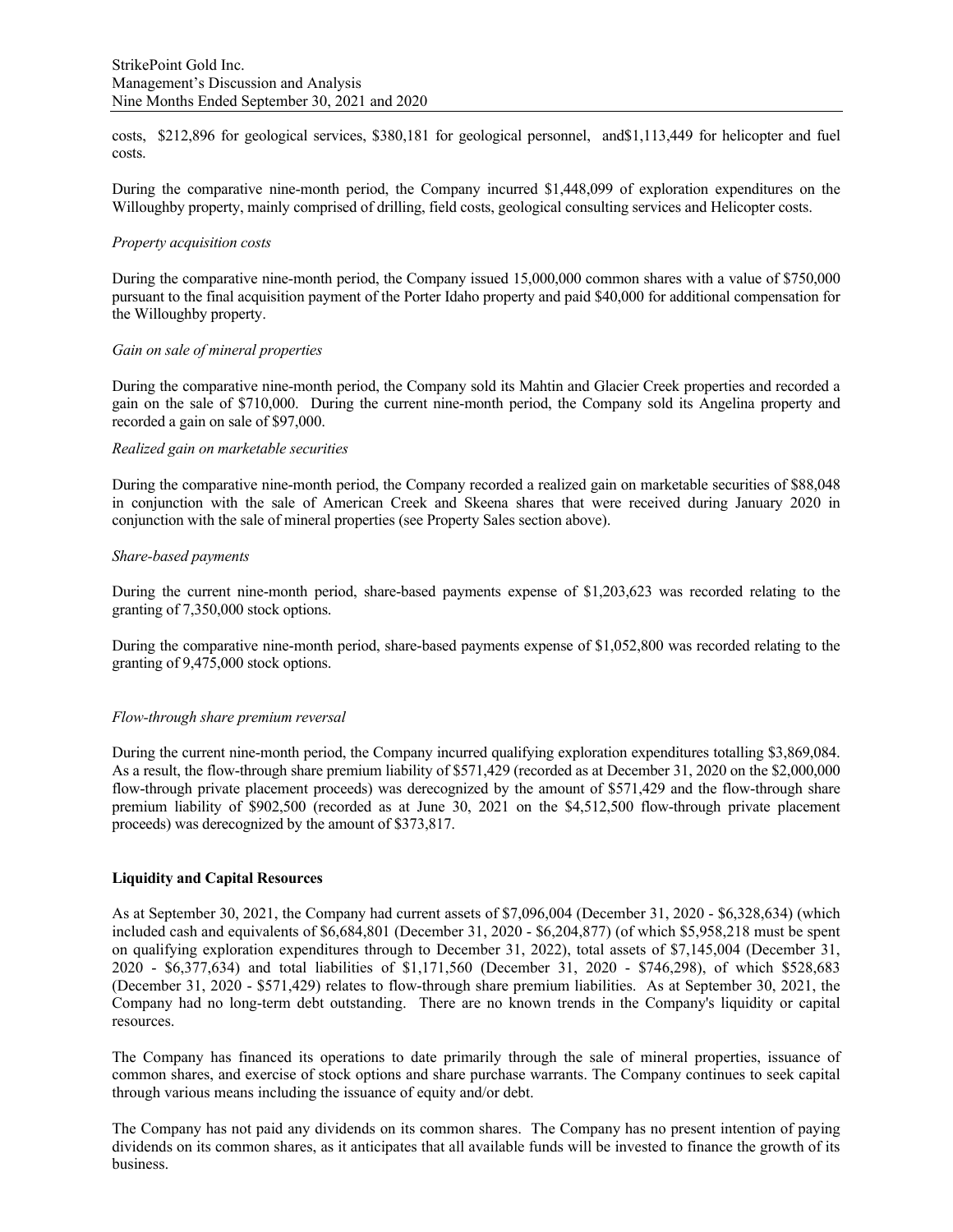During January, 2020, in conjunction with the sale of two mineral properties, the Company received proceeds comprised of \$50,000 cash plus common shares of the purchasers with a value of \$660,000.

During July 2020, the Company completed a non-brokered private placement to a single subscriber by issuing 23,000,000 units, at a price of \$0.085 per unit, for gross proceeds of \$1,955,000. (See Private Placements section above).

During October and November 2020, the Company completed three non-brokered private placements for gross proceeds of \$5,282,995 by way of the issuance of 9,523,812 flow-through common share units at \$0.21 per unit and 21,886,638 non-flow-through common share units at \$0.15 per unit (see Private Placements section above).

During the year ended December 31, 2020, the Company received \$347,500 from the exercise of 4,250,000 stock options and \$80,000 from the exercise of warrants.

During June, 2021, the Company completed a non-brokered private placement for gross proceeds of \$4,512,500 by way of the issuance of 18,050,000 flow-through common share units at \$0.25 per unit (see Private Placements section above).

During the nine months ended September 30, 2021, the Company received \$579,600 from the exercise of 2,898,000 warrants and \$80,000 from the exercise of 400,000 stock options.

During June 2021, the Company sold its Angelina property to 1911 Gold Corp. ("1911"), a Canadian public company, for consideration comprised of a cash payment of \$20,000 (received) and the receipt of 150,000 common shares of 1911 with a value of \$77,000 (received).

The continuing operations of the Company are dependent upon its ability to continue to raise adequate financing and/or commence profitable operations in the future. As at September 30, 2021, the Company has an accumulated deficit of \$53,421,340 and has working capital of \$6,453,127 (excluding flow-through share premium liabilities of \$528,683). The Company's current forecast indicates that it will have sufficient cash available for the next year to continue as a going concern. However, additional financing will be required to carry out exploration and development of its properties.

In March 2020, the World Health Organization declared coronavirus COVID-19 a global pandemic. This contagious disease outbreak and any related adverse public health developments may adversely affect workforces, economies, and financial markets globally, potentially leading to an economic downturn. It is not possible for the Company to predict the duration or magnitude of the adverse results of the outbreak and its effects on the Company's business or results of operations at this time.

#### **Summary of Quarterly Results**

| Three months            | 2019    | 2020      | 2020       | 2020        | 2020      | 2021       | 2021      | 2021        |
|-------------------------|---------|-----------|------------|-------------|-----------|------------|-----------|-------------|
| ended $(S)$             |         |           | JZ         |             | 74        |            |           |             |
| Income (loss)           | 298.257 | (700.407) | 872,655    | (3,268,277) | (588.927) | (511, 140) | 1,402,731 | (2,924,044) |
| Income (loss) per share | (0.00)  | 0.01      | $\rm 0.01$ | (0.02)      | (0.00)    | (0.00)     | (0.00)    | (0.00)      |

# Fluctuations in quarterly results

- Loss for the Q4 2019 period totalled \$298,257 and is mainly comprised of \$182,682 for exploration costs, as well as operating costs, which were consistent with previous quarters within fiscal 2019, totalling \$336,275.
- Loss for the Q1 2020 period totalled \$700,407 and is mainly comprised of \$750,000 for property acquisition costs, exploration expenses of \$69,855, share-based payments of \$89,183, an unrealized loss on investments of \$330,000, and a gain on the sale of mineral properties of \$710,000. General operating costs were consistent with previous quarters.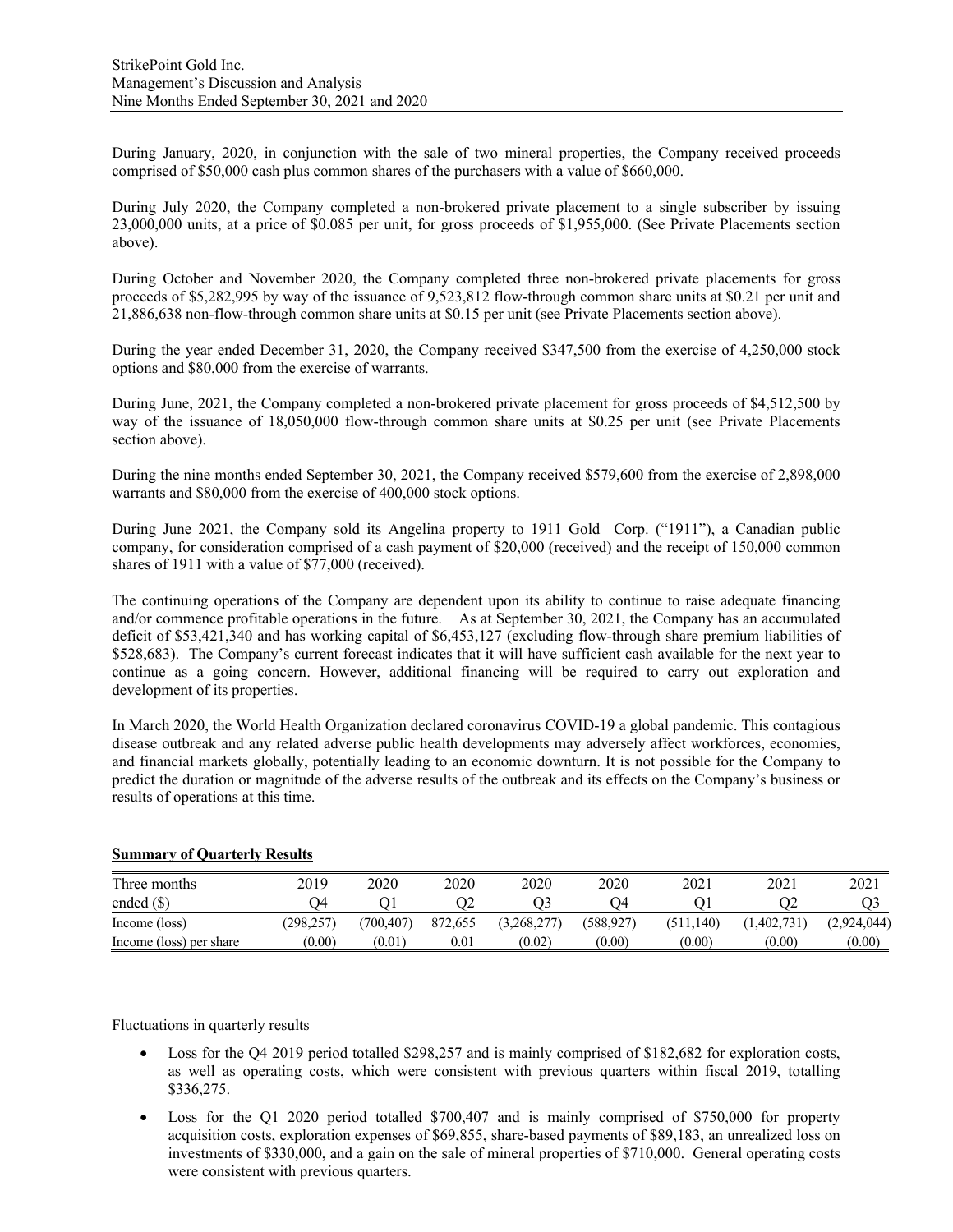- Income for the Q2 2020 period totalled \$872,655 and is mainly comprised of a realized gain on marketable securities of \$284,968 and an unrealized gain on marketable securities of \$791,172. General operating costs were consistent with previous quarters.
- Loss for the Q3 2020 period totalled \$3,268,277 and is mainly comprised of a realized loss on the sale of marketable securities of \$196,920, an unrealized loss on marketable securities of \$461,172, share-based compensation expense of \$926,074 and exploration expenses of \$1,354,482. General operating costs were consistent with previous quarters.
- Loss for the Q4 2020 period totalled \$588,927 and is mainly comprised of consulting fees of \$211,769 and exploration costs of \$25,739. Remaining general operating costs were consistent with previous quarters.
- Loss for the Q1 2021 period totalled \$511,140 and is mainly comprised of share-based payments expense of \$289,877 and exploration costs of \$83,501. Remaining general operating costs were consistent with previous quarters.
- Loss for the Q2 2021 period totalled \$1,402,731 and is mainly comprised of share-based payments expense of \$841,940 and exploration costs of \$563,782. Remaining general operating costs were consistent with previous quarters.
- Loss for the Q3 2021 period totalled \$2,924,044 and is mainly comprised of share-based payments expense of \$71,806 and exploration costs of \$3,368,802. Remaining general operating costs were consistent with previous quarters.

# **Commitments**

The Company is required to incur exploration expenditures on its mineral claims to meet the conditions of holding its mineral rights and keep the mineral leases in good standing. Each provincial jurisdiction imposes expenditure requirements which vary from province to province and from year to year.

# **Transactions with Related Parties**

During the nine months ended September 30, 2021, the Company entered into the following transactions with related parties:

- a) Paid or accrued management fees of \$185,000 (2020 \$155,000) to the CEO of the Company.
- b) Paid or accrued professional fees of \$72,500 (2020 \$58,500) to a company controlled by the Corporate Secretary of the Company.
- c) Paid or accrued geological consulting fees of \$27,000 (2020 \$27,000) to a company controlled by a director of the Company and \$591,710 (2020 - \$273,128) to a company controlled by the Company's vice-president of exploration.
- d) Incurred share-based payment expense of \$607,586 (2020 \$Nil) to directors and officers of the Company.

 Key management personnel compensation disclosed above (including senior officers and certain directors of the Company):

|                     | September 30, 2021 | September 30, 2020 |         |  |
|---------------------|--------------------|--------------------|---------|--|
| Short-term benefits | 1.483.796          | $\mathcal{S}$      | 513.628 |  |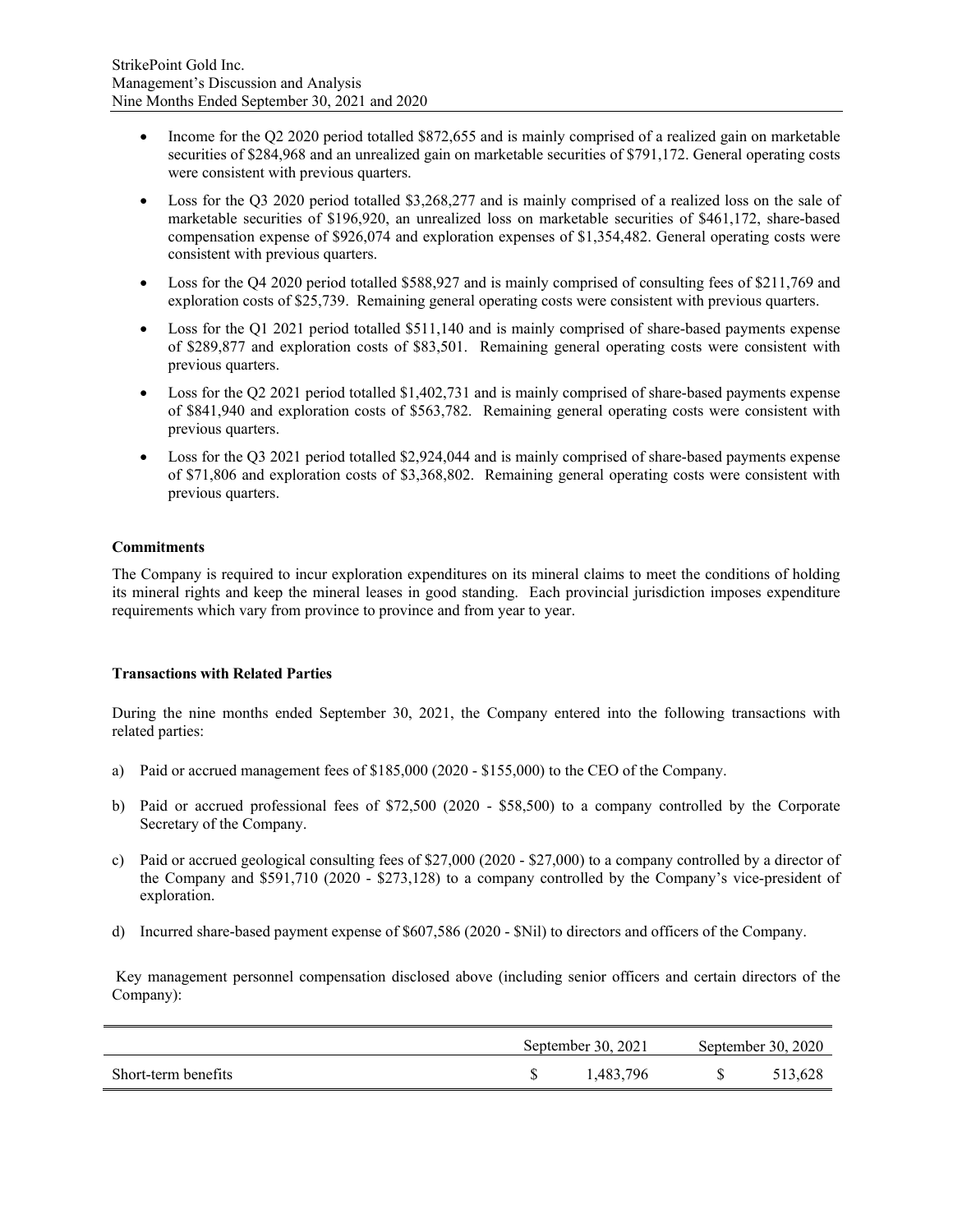## **Critical accounting estimates, judgments and assumptions**

The preparation of the Company's consolidated financial statements requires management to make certain estimates, judgments and assumptions that affect the reported amounts of assets and liabilities at the date of the financial statements and the reported expenses during the year. Actual results could differ from these estimates.

Significant assumptions about the future and other sources of estimation uncertainty that management has made at the end of the reporting period, that could result in a material adjustment to the carrying amounts of assets and liabilities in the event that actual results differ from assumptions made, relate to, but are not limited to, the following:

- i) The inputs used in calculating the fair value for share-based payments expense included in profit or loss and stock-based share issuance costs included in equity. The share-based payments expense and stock-based share issuance costs are estimated using the Black-Scholes options-pricing model as measured on the grant date to estimate the fair value of stock options. This model involves the input of highly subjective assumptions, including the expected price volatility of the Company's common shares, the expected life of the options, and the estimated forfeiture rate.
- ii) The recognition of deferred tax assets. The Company considers whether the realization of deferred tax assets is probable in determining whether or not to recognize these deferred tax assets.

## **Contingencies**

The Company has no contingencies as at the date of this MD&A.

#### **Off Balance Sheet Arrangements**

The Company has no off Balance Sheet arrangements as at the date of this MD&A.

#### **Proposed Transactions**

The Company has not entered into any undisclosed proposed transactions as at the date of this MD&A.

#### **Investor Relations**

The Company has no investor relations contracts as at the date of this MD&A.

#### **CURRENT DATA SHARE**

As of November 29, 2021, the Company has:

- a) 207,346,886 common shares issued and outstanding;
- b) 18,675,000 stock options outstanding with a weighted average exercise price of \$0.21, expiring between May 9, 2022 and September 6, 2026; and
- c) 81,284,415 share purchase warrants with exercise prices between \$0.20 and \$0.35 per share, expiring between April 7 and December 30, 2022.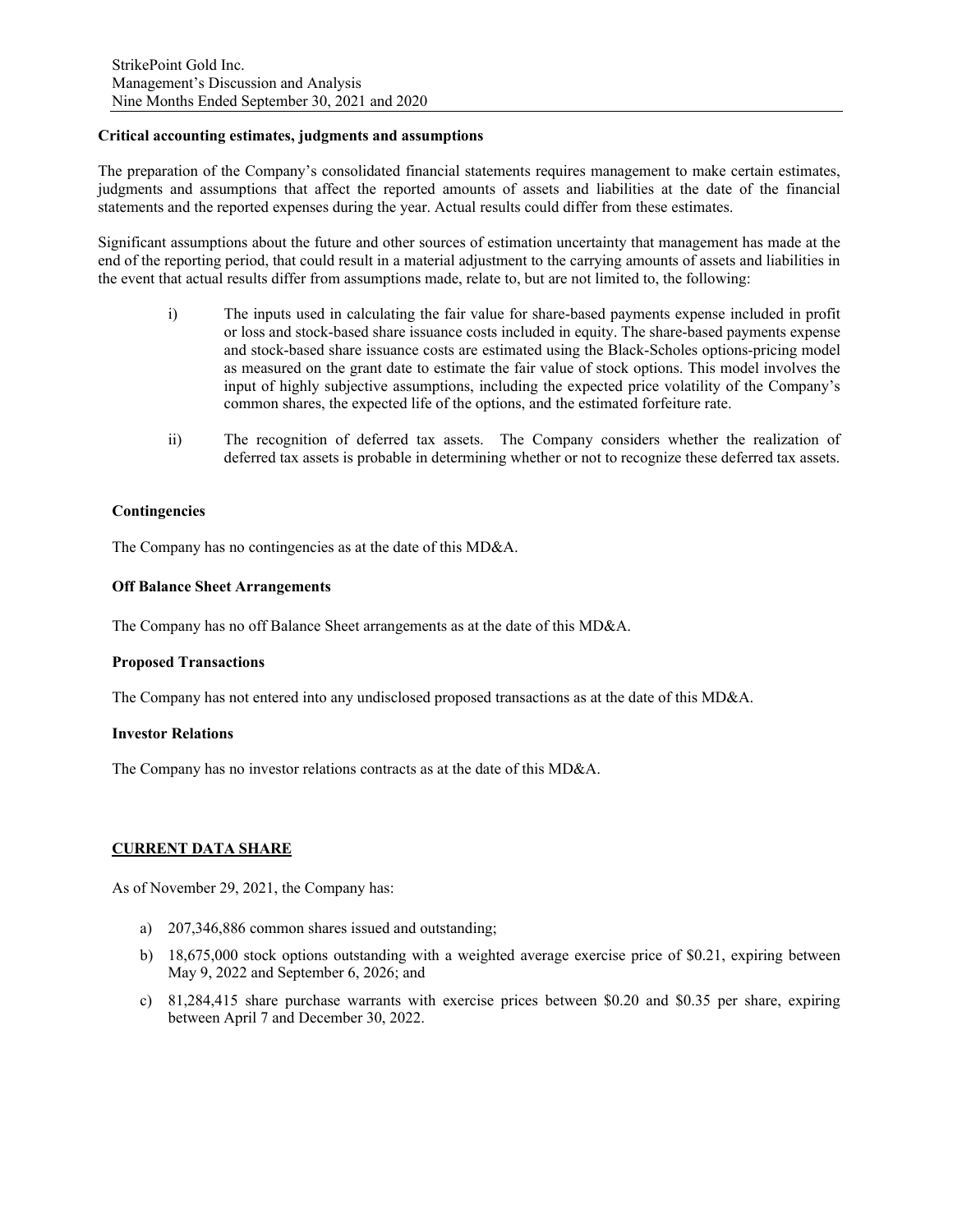# **INDUSTRY AND OPERATIONAL RISKS**

The Company is subject to a number of risks and uncertainties, the more significant of which are discussed below. Additional risks and uncertainties not presently known to the Company may impact the Company's financial results in the future.

#### Financing Risks

Being a junior mining exploration company in Canada and in the exploration business means that the Company must raise the necessary financings for future exploration. Those financings depend to a large degree on commodity price trends, general investment sentiment for companies in the sector and the ability of the Company's ability to find and confirm the existence of minerals in sufficient quantities and qualities on its exploration lands. Management is of the view that these risks faced by the Company are not greater than those risk encountered by its peers in Canada.

The Company will require additional financing to conduct exploration on its mineral properties and to fund General and Administration costs. There is no assurance that the Company will be able to raise the required financing through equity financings, debt financings, divestment of its properties or joint venture arrangements. A lack of financing in the future could cause the Company to reduce or postpone exploration spending, reduce exploration and corporate personnel, reduce the size of its mineral property ownership and create going concern issues for the Company.

### General Economic Risks

As the Company continues to focus on its exploration in Canada, the operations will be subject to economic, political and social risks inherent in doing business in Canada. The risks come from matters based on policies of the government, economic conditions, changes in tax regime, changes in regulation, foreign exchange fluctuations and other factors that may change in the future.

#### Environmental Risks

All phases of the Company's operations are subject to environmental regulations and potentially social licensing in the jurisdictions it operates in. World-wide environmental regulation is changing to require stricter standards and enforcement, increased fines for non-compliance, more assessment for projects, and a heightened degree of responsibility for companies and their officers, directors, employees and consultants. Although the company believes that it has taken the proper steps to protect the environment related to its operations, there is no assurance that future changes in environmental regulation in Canada will not adversely affect the Company's operations or result in substantial costs and liabilities in the future.

#### Aboriginal Claims Risks

Aboriginal peoples have claimed aboriginal title and rights to portions of Canada. The Company is not aware that any claims have been made in respect of its properties and assets; however, if a claim arose and was successful, such claim may have a material adverse effect on the Company's business, financial condition, results of operations and prospects.

#### Other Risks

The level of demand for the Company's exploration is increasingly affected by regional and global demographic and macroeconomic conditions, including population growth rates and changes in standards of living. A significant downturn in global economic growth, or recessionary conditions in major geographic regions, may lead to reduced demand for commodities which could adversely affect the Company's business and results of operations. Additionally, weak global economic conditions and turmoil in global financial markets, including constraints on the availability of credit, have in the past adversely affected, and may in the future continue to adversely affect, the financial condition and creditworthiness of some of the Company's customers, suppliers and other counterparties which in turn may negatively impact the Company's business. Any deterioration in economic conditions due to the current coronavirus concerns, could negatively impact the Company's exploration.